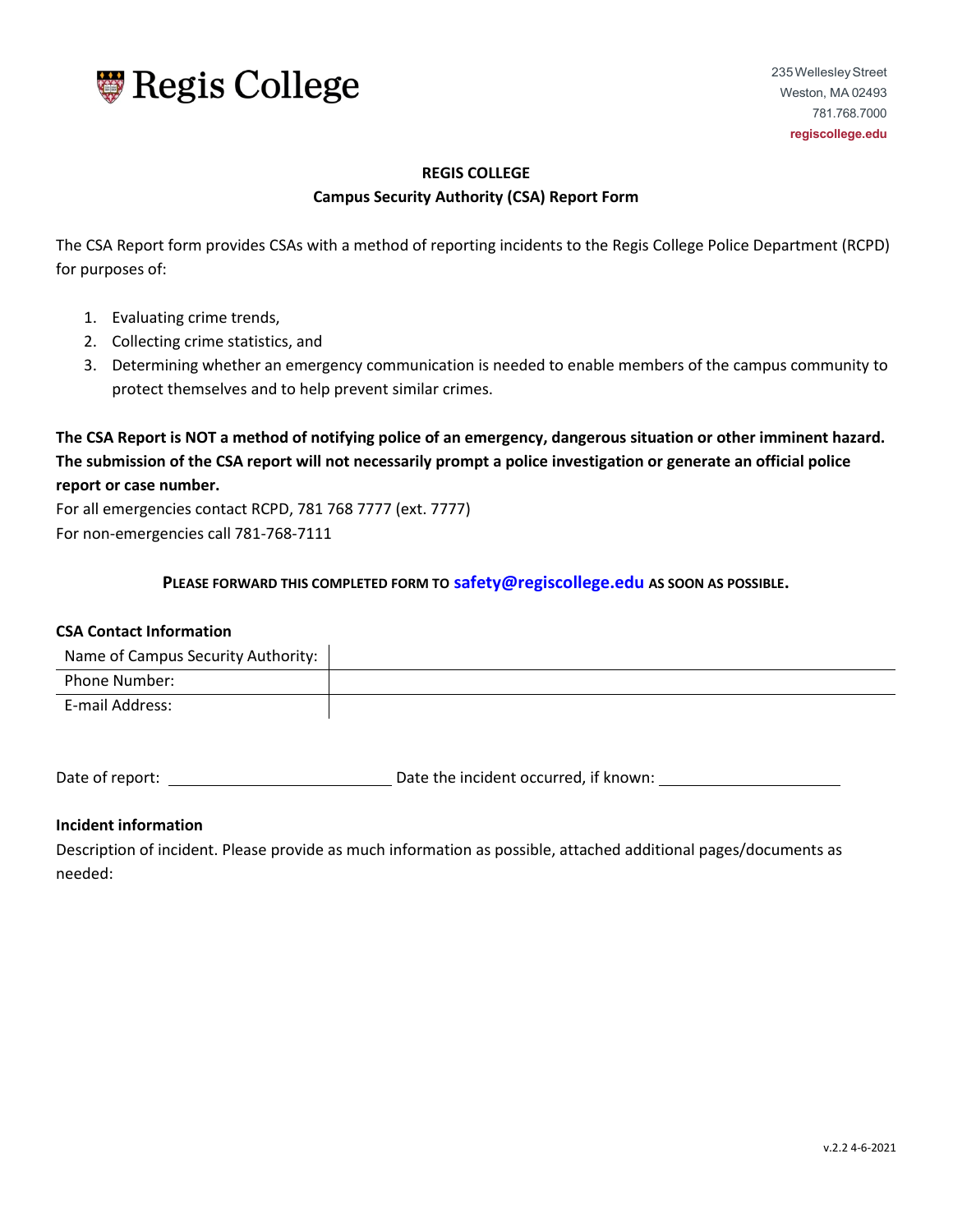

What best describes the location of the crime?

- O On campus, residence hall
- $\bigcirc$  Other campus property
- $\bigcirc$  Off campus
- ◯ I do not know

## **Did the incident occur at a Regis College sponsored activity or event?**

- ◯ Yes
- O No
- ◯ I do not know

# **Did the incident appear to be motivated by any type of bias (i.e. a hate crime)?**

- ◯ Yes
- O No

If yes, please indicate the types of bias:

| l Race                    |  |
|---------------------------|--|
| $\Box$ Religion           |  |
| $\Box$ Sexual Orientation |  |
| $\Box$ Gender             |  |
| $\Box$ Gender Identity    |  |
| $\vert$ Ethnicity         |  |
| □ National Origin         |  |
| $\Box$ Disability         |  |

Other, please describe

## **Has the victim been told they can report this incident to the Police?**

- O Yes
- O No

# **Has this information been provided to another Regis College office?**

Yes, please describe:

- $\bigcirc$  No
- $\bigcirc$  I do not know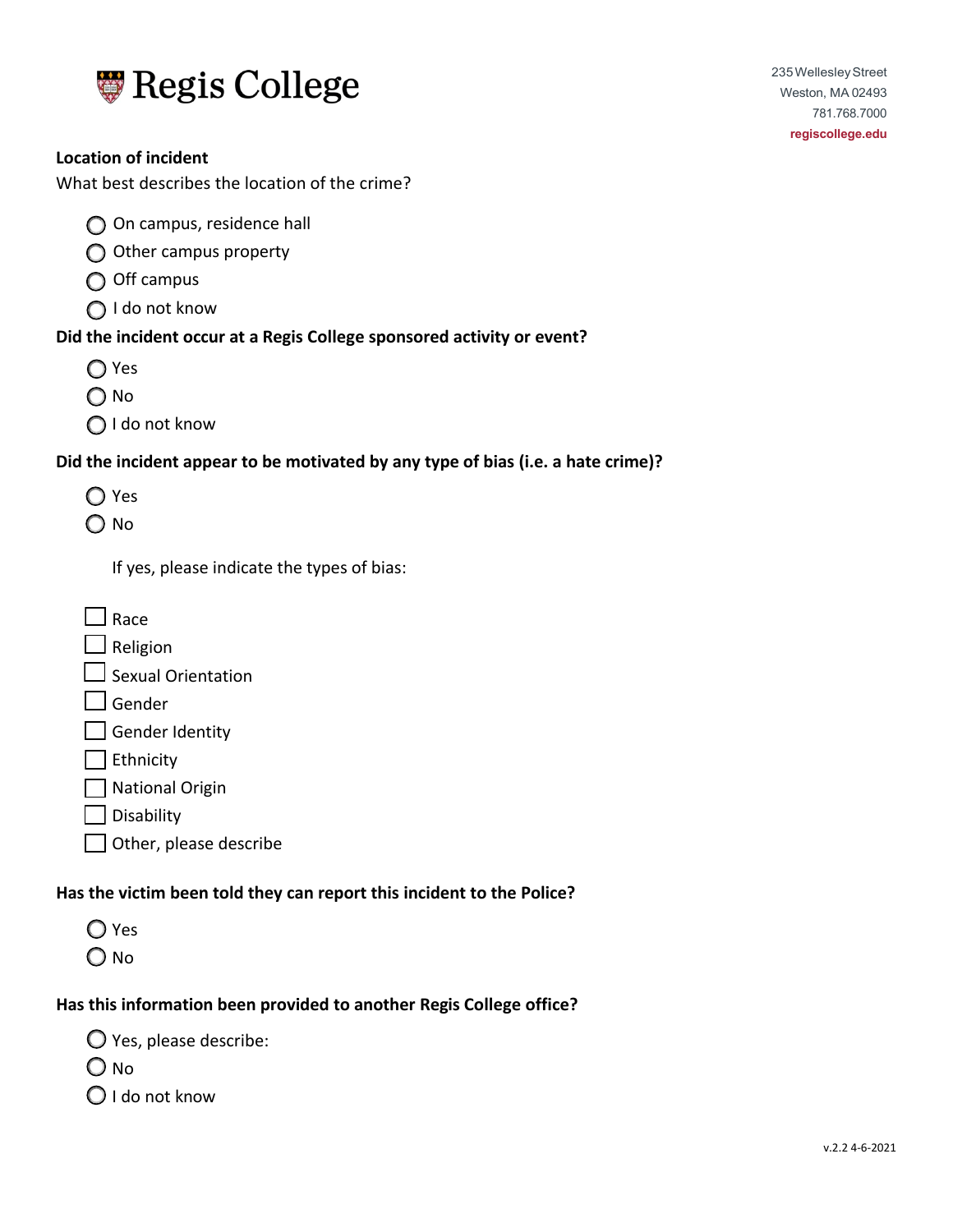

#### **DEFINITIONS OF REPORTABLE CRIMES/INCIDENTS – FOR REFERENCE ONLY**

1. **Murder and Non-negligent Manslaughter**: The willful (Non-negligent) killing of one human being by another.

2. **Negligent Manslaughter**: The killing of another person through gross negligence.

3. **Sex Offences**: Any sexual act directed against another person, without consent of the victim, including instances where the victim is incapable of giving consent. Reportable sexual assaults for this report include the four following acts: Rape, Fondling, Incest, and Statutory Rape.

a. **Rape**. The penetration, no matter how slight, of the vagina or anus, with any body part or object, or oral penetration by a sex organ of another person, without consent of the victim.

b. **Fondling**. The touching of the private body parts of another person for the purpose of sexual gratification, without the consent of the victim, including instances where the victim is incapable of giving consent because of their age or temporary or permanent mental incapacity.

c. **Incest**. Sexual intercourse between persons who are related to each other within the degrees wherein marriage is prohibited by law.

d. **Statutory Rape**. Non-forcible sexual intercourse with a person who is under the statutory age of consent (16 years old in Massachusetts.)

4. **Robbery**: The taking or attempting to take anything of value from the care, custody, or control of a person or persons by force or threat of force or violence and/or by putting the victim in fear.

5. **Aggravated Assault**: An unlawful attack by one person upon another for the purpose of inflicting severe or aggravated bodily injury. This type of assault usually is accompanied by the use of a weapon or by means likely to produce death or great bodily harm. (It is not necessary that injury result from an aggravated assault when a gun, knife, or other weapon is used which could and probably would result in serious personal injury if the crime were successfully completed.)

6. **Burglary**: The unlawful entry of a structure to commit a felony or a theft. For reporting purposes this definition includes attempts to commit any of the aforementioned.

7. **Motor Vehicle Theft**: The theft or attempted theft of a motor vehicle.

8. **Arson**: Any willful or malicious burning or attempt to burn, with or without intent to defraud, a dwelling house, public building, motor vehicle or aircraft, personal property of another, etc.

9. **Liquor Law Violations**: The violation of laws or local ordinances prohibiting: the manufacture, sale, transporting, furnishing, possessing of intoxicating liquor; maintaining unlawful drinking places; bootlegging; operating a still; furnishing liquor to a minor or intemperate person; using a vehicle for illegal transportation of liquor; drinking on a train or public conveyance; and all attempts to commit any of the aforementioned. (Drunkenness and driving under the influence are not included in this definition.)